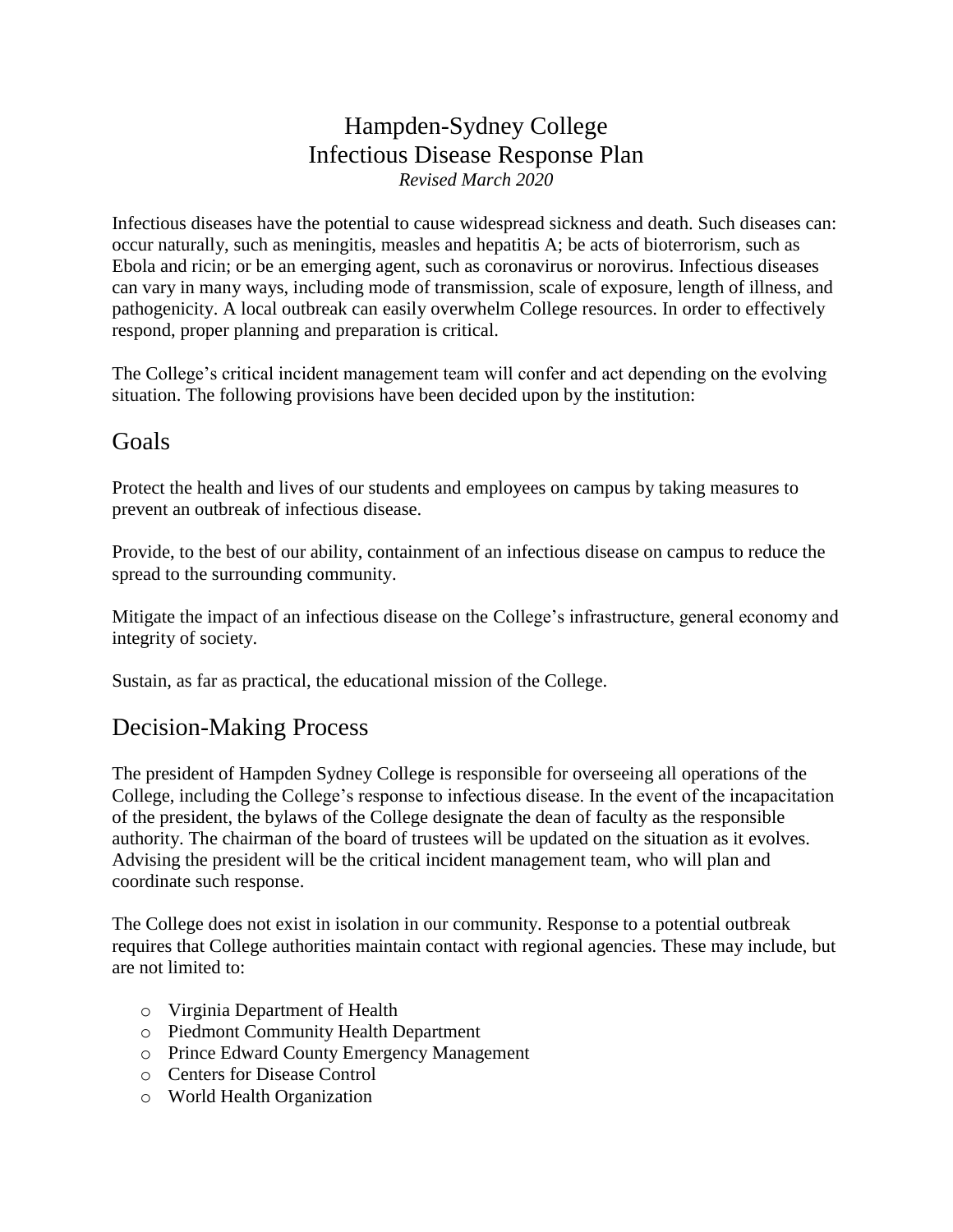### Tiered Response

As the potential for an infectious disease emerges and evolves, the critical incident management team will respond according the determined levels.

Level one means there is a potential infectious disease in existence that composes a real threat to our campus. This will require monitoring of the national and international development by the student health services director. The critical incident management team may be called together to discuss the potential impact on our campus and determine what measures may be taken at that point. This should include, but not be limited to:

- o Developing a response to the media
- o Inventory and acquisition of critical supplies needed for prevention, screening, treatment and potential isolation
- o Review of essential staff and their training
- o Prepare advisory statements for students and employees
- o Review the College's calendar of events for possible alterations
- o Monitor student and employee locations, travel, meetings, and health, as deemed necessary

Level two indicates that the local community or college campus has been impacted, but may remain open. At this point, the critical incident management team will implement necessary measures to:

- o Continue normal operations but communicate periodically
- o Decide if social distancing and limitation of travel needs to be instituted
- o Determine if remote operations, to the extent possible, need to be implemented, including remote learning
- o Assess the circumstances of study abroad students

Level three specifies that the College will close and all normal operations will cease.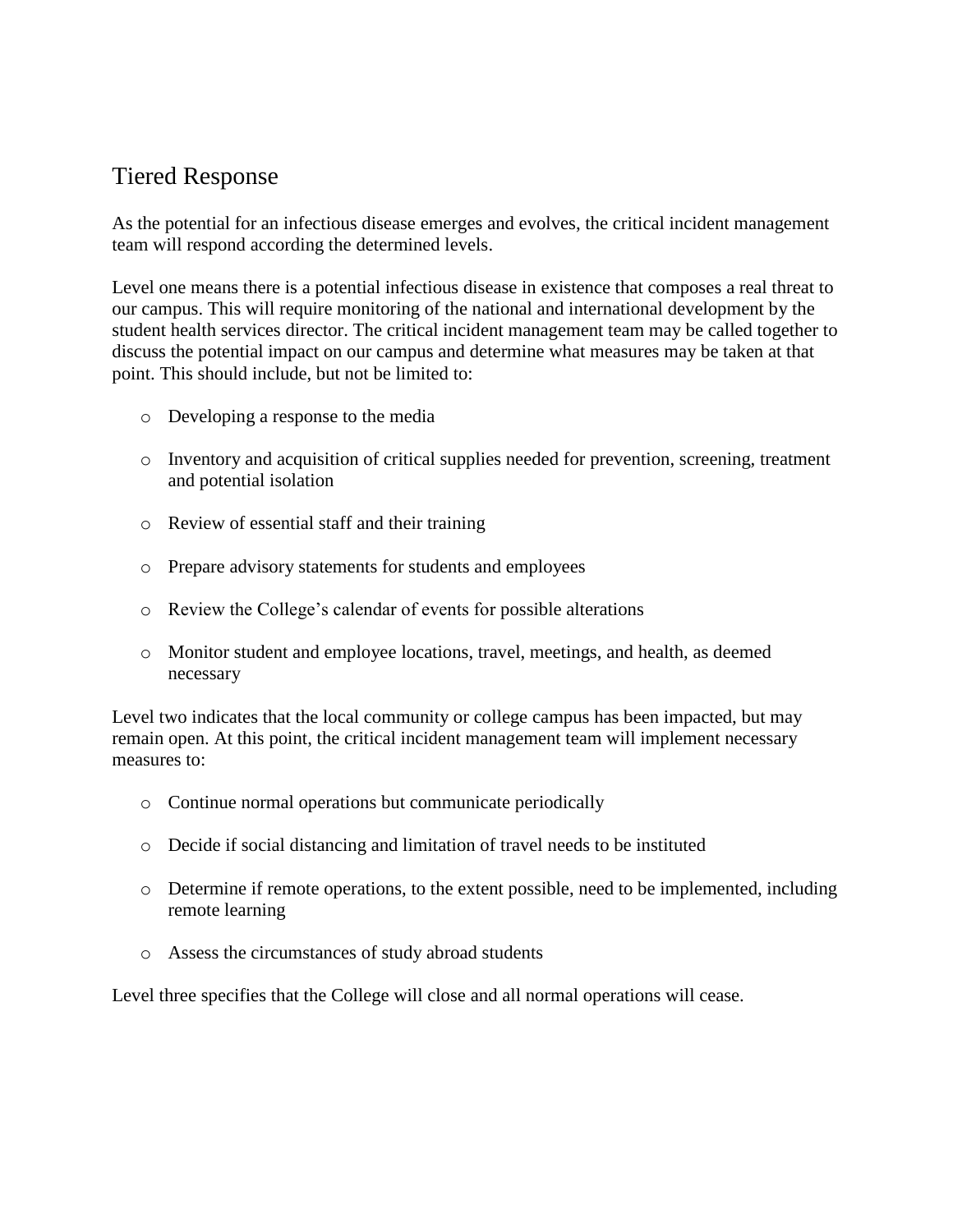# Specified Responsibilities

Every member with commissions to the plan shall designate an alternate to assume responsibilities in absentia.

The Emergency Management Coordinator will organize the management of local, state and federal emergency resources.

The Director of Student Health Services will monitor the evolution of the disease state with VDH, CDC and WHO, and determine the need for necessary supplies and personnel. Determine, with guidance from VDH, CDC and WHO, what measures need to be put in place for prevention, screening and treatment of the agent of concern. This is to include students and employees, on and off campus.

The Dean of the Faculty will manage changes and updates to academics and faculty, including travel concerns, meetings and distance learning.

The Dean of Students will oversee monitoring of student travel, activities and housing, as well as decisions regarding any changes of such. Counseling considerations will also be determined by the Dean of Students.

The Director of Human Resources will monitor the travel of faculty and employees; review and revise, if necessary, leave and return to work policies; and determine interim job descriptions. Ensure up-to-date employee contact information and workforce assessments.

The Director of Physical Plant will assess appropriate supplies and quantities necessary to prevent and mitigate the contagion. Personnel or contract resources needed for transportation, utilities, disinfection or decontamination or relocation will also be determined by the Director of Physical Plant. Implementation of interim life and fire safety initiatives will be the responsibility of the Director of Physical Plant in conjunction with the Director of Public Safety and Chief of Police.

The Department of Public Safety and Police will provide guidance on any changes in security specific to the situation, this may include cordoning, access control and monitoring of particular spaces. Emergency communications will be provided by the Department of Public Safety and Police unless otherwise specified.

The Director of Communications will prepare and disseminate necessary communications to the campus, College constituencies, and the local community. This includes the oversight of publications to be printed, posted and/or distributed on campus.

The Vice President for Business Affairs will oversee policy pertaining to the acquisition of emergency needs; as well as the tracking of all expenses, including payroll, and revenue collection related to the response. Current contract information for services provided to our